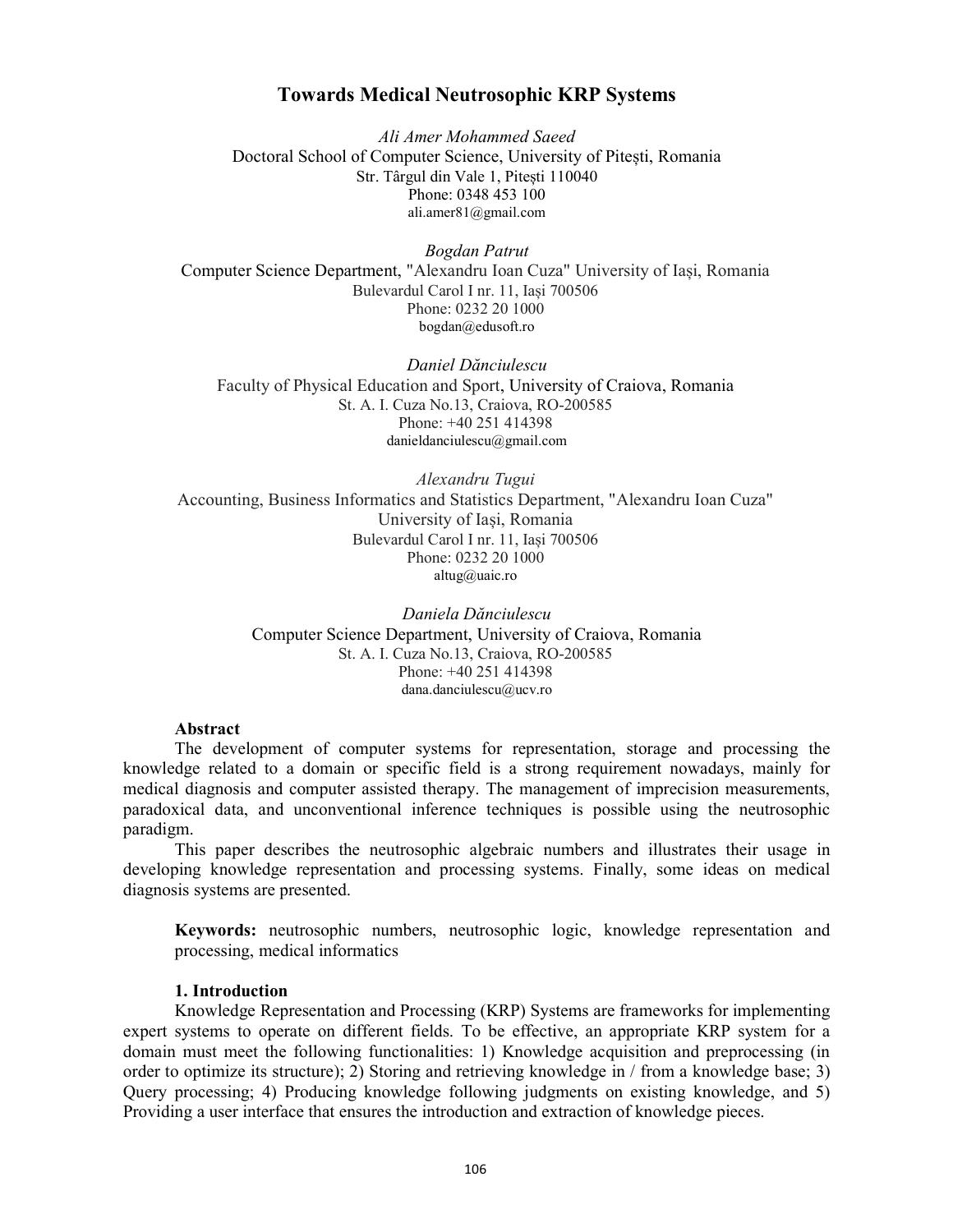Knowledge acquisition, filtering, and processing deals with real challenges when experience imprecision measurements, paradoxical data, and unconventional inference techniques. To manage such situations, Smarandache, see (Smarandache F., 2007), introduced the degree of indeterminacy/neutrality (I) as a new component since 1995, in order to extend both fuzzy (Zadeh, 1965) and intuitionistic fuzzy (Atanassov, 1998) concepts. In the following we are interested in using real neutrosophic numbers. Initially, integer neutrosophic systems were introduced in 2003 by Vasantha Kandasamy & Smarandache, see (Vasantha Kandasamy, 2006). Recently, operations on real neutrosophic numbers were introduced and their augmented value was demonstrated in (Smarandache, 2016), and (Mohammed Saeed, 2018).

In order to process imprecise measurements, an indeterminacy component is necessary to be added. Formally, a real neutrosophic number in algebraic format, written as  $a + bI$ , has a as the determinate (the known) part, and b as the *indeterminate* part, and I is the indeterminacy operator with  $I^2 = I$ ,  $I + I = 2I$ , and  $I - I = 0$ . The following properties are important for supporting knowledge representation and processing under neutrosophic assumptions:

- If *n* is any positive integer then  $I^n = I$ ,  $xI + yI = (x+y)I$ ,  $0I = 0$ , both  $1/I$ , and  $I/I$  are undefined.
- If  $x = a + bI$ , and  $y = c + dI$  are two real neutrosophic numbers, then: 1)  $x + y = (a + c) + (b + d)I$ , 2)  $x - y = (a - c) + (b - d)I$ , 3)  $\lambda x = \lambda a + \lambda bI$  (with  $\lambda$  a real number), 4)  $xy = ac + (ad + bc + bd)I$ , 5)  $x/y = u + vI$ , when defined, with  $u = a/c$ , and  $v = (bc - ad) / (c(c + d))$ , 6)  $x^2 = a^2 + (2ab + b^2)I$ .
- If a, and  $a + b$  are such that  $\sqrt{a}$ , and  $\sqrt{a + b}$  are both defined, then  $\sqrt{a + b} = u + vI$ , where  $u + vI \in \{t_1, t_2, t_3, t_4\}$ , with  $t_1 = (\sqrt{a}, -\sqrt{a} + \sqrt{a+b}), t_2 = (\sqrt{a}, -\sqrt{a} - \sqrt{a})$  $\sqrt{a+b}$ ),  $t_3 = (-\sqrt{a}, \sqrt{a} + \sqrt{a+b})$ , and  $t_4 = (-\sqrt{a}, \sqrt{a} - \sqrt{a+b})$ .

A partial order on the set of real neutrosophic numbers, denoted by  $\leq$ , can be defined according to the following rules:

- 1.  $a + bI \equiv c + dI$  if and only if  $a = c$  and  $b = d$ .
- 2. If  $a \leq c$  then  $a + bI \leq c + dI$ ,
- 3. If  $a = c$ , and  $b \le d$  then  $a + bI \le c + dI$ .

Another useful model, called real neutrosophic quadruple number, is an entity of the form  $(a, a)$ bT, cI, dF), written as  $a+bT+cI+dF$ , where T, I, F have their usual neutrosophic logic meanings and a, b, c, d are real numbers. The component a is the known part and  $bT+cI+dF$  is the unknown part. Following (Smarandache, 2015), in a pessimistic model (*formally: T<I<F*), is assumed that  $TI = IT$  $= I$ ,  $TF = FT = F$ ,  $IF = FI = F$ ,  $TT = T^2 = T$ ,  $II = I^2 = I$ ,  $FF = F^2 = F$ ,  $0T = 0I = 0F = 0$ .

The following properties are important for supporting knowledge representation and processing under quadruple neutrosophic format:

- If  $x = a_1 + b_1T + c_1I + d_1F$ , and  $y = a_2 + b_2T + c_2I + d_2F$ , then  $x + y = (a_1 + a_2) +$  $(b_1+b_2)T + (c_1+c_2)I + (d_1+d_2)F$ ,  $x - y = (a_1-a_2) + (b_1-b_2)T + (c_1-c_2)I + (d_1-d_2)F$ ,  $xy =$  $a_1a_2 + (a_1b_2 + a_2b_1 + b_1b_2)T + (a_1c_2 + a_2c_1 + c_1c_2 + c_1b_2 + c_2b_1)T + (a_1d_2 + a_2d_1 +$  $b_1d_2 + b_2d_1 + c_1d_2 + c_2d_1 + d_1d_2$ F.
- If  $x = a_1 + b_1T + c_1I + d_1F$ , and m is a real number (scalar) then  $mx = ma_1 + mb_1T$  $+mc_1I +md_1F$ .
- If  $x = a_1 + b_1T + c_1I + d_1F$ ,  $y = a_2 + b_2T + c_2I + d_2F$ , and m and n are real scalars, then  $m(x + y) = mx + my$ ,  $(m + n)x = mx + nx$ ,  $(mn)x = m(nx)$ ,  $-x = -a_1 - b_1T - c_1I - d_1F$ .

An optimistic (formally:  $T>I>F$ ) quadruple model is based on assumptions:  $TI = IT = T$ ,  $TF$  $= FT = T$ , and  $IF = FI = I$ . If  $x = a_1 + b_1T + c_1I + d_1F$ , and  $y = a_2 + b_2T + c_2I + d_2F$  then ,  $xy = a_1a_2$ +  $(a_1b_2 + a_2b_1 + b_1b_2 + c_1b_2 + c_2b_1 + d_1b_2 + d_2b_1)T + (a_1c_2 + a_2c_1 + c_1c_2 + c_1d_2 + c_2d_1)T + (a_1d_2 + a_2d_1)T$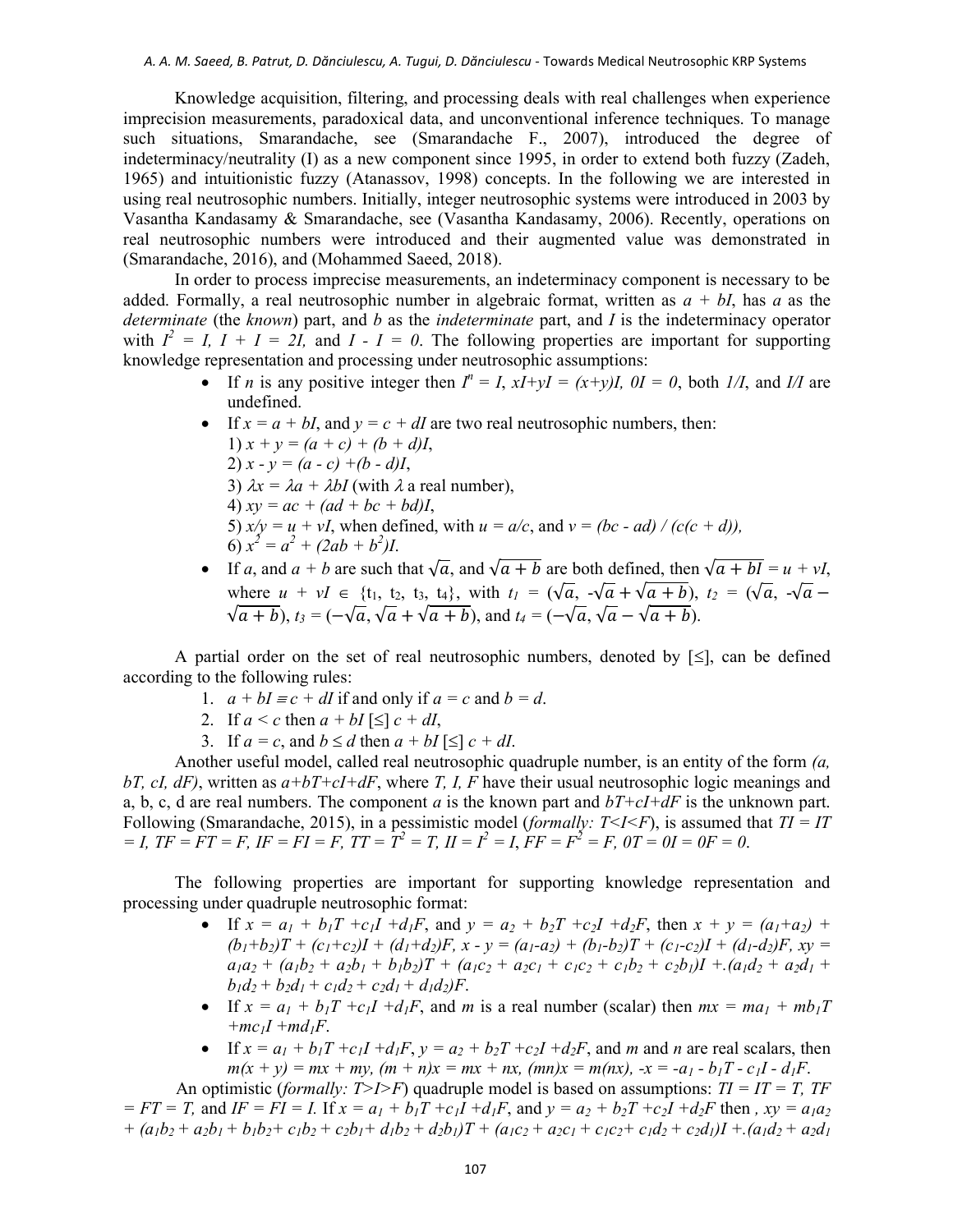BRAIN – Broad Research in Artificial Intelligence and Neuroscience, Volume 9, Issue 3 (September, 2018) ISSN 2067-3957

 $+ d_1 d_2$ )F. Depending on the real situation under modelling, an optimistic or a pessimistic model can be selected.

## 2. Neutrosophic KRP systems architecture

According to (Mohammed Saeed, 2016), any architectural model of a generic KRP system must contain at least five interconnected components  $M_i$ , i in  $\{1, 2, 3, 4, 5\}$ . The module  $M_1$  takes user data or interpretations that, based on analytics processes (to reject or accept for representation suitability in the field of the problem) will trigger segmentation procedures, extraction of features, and will constitute structures appropriate to knowledge base storage  $M_2$ .

The knowledge acquisition, which is a representative process of the component  $M_1$ , follows four steps: defining and extracting information, conceptualizing, formalizing, and implementing. The first phase is dedicated to extracting information from publications (books, magazines, audiovideo materials) and from experts in the field, in an informal manner, usually through descriptions and records. In the second phase the interpretation of the information, the identification of the concepts and the relations between them takes place. The third phase, one of the formalization, will identify the most appropriate representation and will specify the syntax and the semantics of the representation. Finally, implementation of formal representation takes place in a language appropriate for computerized processing. The  $M_2$  module - Knowledge Base - contains knowledge pieces that have been acquired by human experts in close association with the problem area and that describe certain situations, real facts, rules, etc. Generally, within a dedicated KRP system, the knowledge base uses the data stored in a database DB (specific to the problem), the  $M_2$  module having the task of indicating how intelligently the data stored in the DB is processed on the basis of knowledge specific to solving problems in the particular area.

The module  $M_3$  takes facts from the knowledge base and sends them directly to the user or sends them to the resolver (Module  $M_4$ ) to "derive" using the resolution principle new knowledge that it will be delivered to the user or recorded in the knowledge base (the case of automated learning).

The module  $M_4$  is the inference engine. This can be a program (or a microprogrammed integrated circuit) that has general inference mechanisms for processing knowledge using the most diverse reasoning methods. Following the judgments made, it is possible to make changes to the pieces of knowledge. Some rules will be removed or replaced with others. Practically, the module  $M<sub>4</sub>$  has a rule-based system (RBS). The RBS is a static set of knowledge, the inference engine is the one to dynamically discover new knowledge by consulting the bases of rules, bases of facts, and other bases relevant to the problem under consideration.

To increase inferential engine efficiency, KRP systems can use rulebooks. The rulebook is a data structure that memorizes, according to a particular format, the rules, usually in the form of an indexed list. The item on the first position will be the first used (fact, rule). The list position is based on a priority indicator set by the KRP analyst or based on the efficiency of the inference algorithm in the context of conflict resolution. Basically, it is a kind of sorting method, usually downward after the priority pointer, and when the same priorities the order is set in relation to the conflict resolution strategy. Moreover, the module  $M_4$  must provide the user with information on how to obtain the solution (the reasoning steps).

The human machine interface is represented by the module  $M<sub>5</sub>$ . This module provides the user interface and allows access to information and knowledge recorded or provided by various components of the KRP system. The module  $M_5$  provides multiple access levels: regular user, knowledge base administrator (field specialist), database administrator (specialist in problem solving for a specific type of activity), and KRP system administrator.

The technical implementation of a KRP system can appeal to various components (plug-ins) that are independent of the data, facts, or rules needed to solve concrete problems.

Any framework of neutrosophic KRP systems should consider the following components (Mohammed Saeed, 2018): 1) The *Input module* (oriented to crisp data); 2) The *Neutrosophication*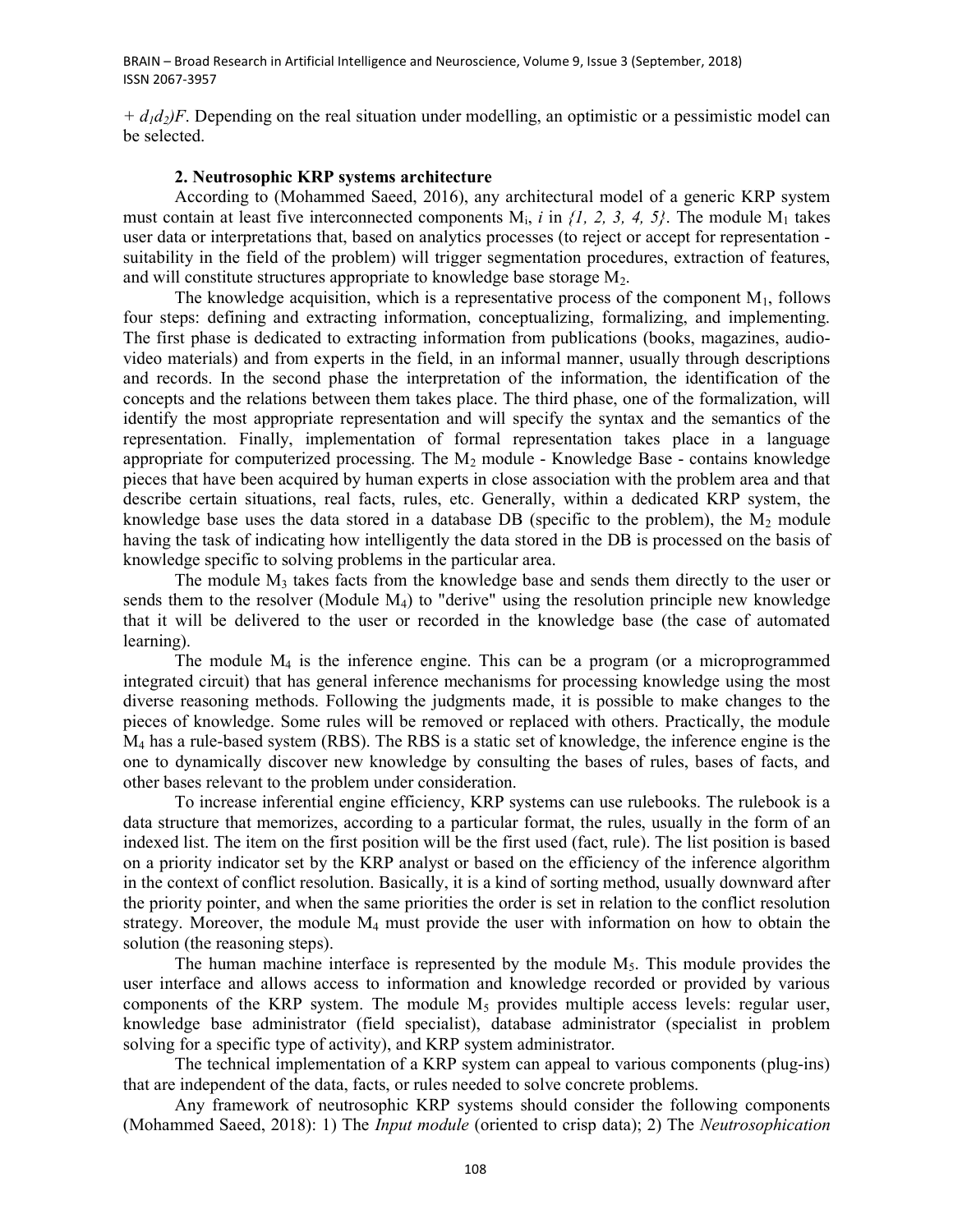Unit (able to convert crisp data to neutrosophic representation; 3) The Neutrosophic Knowledge Base (storing facts/rules and their associated degrees in TIF format: T - truth, I - indeterminacy, F falsehood); 4) The Neutrosophic Inference Engine (based on neutrosophic logic); 5) The Deneutrosophication Unit used to convert from neutrosophic representations to crisp values, and 6) The *Output module* (crisp data visualization).

The neutrosophic unit preprocesses crisp input data to identify valid cases, invalid cases, and ambiguous cases.

The items in the knowledge base are described by algebraic (including quadruples) neutrosophic numbers, or TIF - values, with T - degree of membership, I - degree of indeterminacy, and F - degree of non-membership, when working with neutrosophic sets or TIF-neutrosophic numbers.

**Example 1.** Let  $x_1, x_2, ..., x_k$  be a number of repeated measurements of the indicator x. Let a = min  $\{x_i \mid i = 1, 2, ..., k\}$ ,  $c = \max\{x_i \mid i = 1, 2, ..., k\}$ , and  $b = c-a$ . The indicator x can be described by the neutrosophic number  $x = a + bI$ . Hence, the sequence 1, 1, 1, 2, 2, 2, 3 can be described by 1+2I.

**Example 2.** Let  $x_1, x_2, ..., x_k$  be a number of repeated measurements of the indicator x. Let a  $= min \{x_i | i = 1, 2, ..., k\}$ , e is the median of the measurements,  $b = e - a$ , f is the third quartile of the measurements,  $c = f - e$ ,  $h = max \{x_i | i = 1, 2, ..., k\}$ , and  $d = h-f$ . The indicator x can be described by the neutrosophic number  $x = a + bT+cI+dF$ . The sequence 1, 1, 1, 2, 2, 2, 3 can be described by  $1 + 1T + 0I + 1F$ .

**Example 3.** The sequence 1, 1, 1, 2, 2, 2, 3, 10 can be described by  $1 + 1T + 1I + 7F$ .

The neutrosophic knowledge base is composed by facts and their neutrosophic level of validity, and by rules described in a t-neutrosophic norm format. Various neutrosophic logic operators, t-norms, and t-conorms in neutrosophic frameworks can be found in (Albeanu, 2013) and (Albeanu, 2014).

The neutrosophic inference engine uses neutrosophic logic operators, and provides the final result after evaluating the implication operator. According to the operators, the result is a neutrosophic entity, in general in TIF - format.

Let X (resp. Y) be the data input (resp. output) domain and  $A_1, A_2, ..., A_n$  (resp.  $B_1, B_2, ...,$  $B_n$ ) be neutrosophic sets of X (resp. Y). Let t be a neutrosophic triangular norm and RB the rule base (set of neutrosophic rules): If x is  $A_i$  (T, I, F) then y is  $B_i$  (T, I, F),  $i = 1, 2, ..., n$ . The final evaluation can be obtained by  $\perp(t(x \text{ is } A_i, y \text{ is } B_i), i = 1, 2, ..., n)$ , taking into account the components T, I, and F for every set.

The deneutrosophication unit is responsible with filtering membership/validity information in order to provide a center of gravity, or a particular mean of data. If the result is a neutrosophic number in quadruple format, the associated robust crisp value is the median. If  $x = a + bT + cI$  $dF$ , then median  $e = a + b$ . Another robust crisp value is the interquartile based indicator  $m = a + b$ .  $3b/4 + c/2$ .

If the result is a TIF entity (given by three functions  $T(x)$ ,  $I(x)$ , and  $F(x)$ ), then a indicator function is computed  $H(x) = pT(x) + qI(x) + r(1-F(x))$ , where p, q, and r are positive parameters generated according to the importance/risk of components. Finally, for the function H is applied any defuzzification method: *center of gravity*, *center of area* etc.

#### 3. Towards medical neutrosophic KRP systems

It is large accepted that obtaining and applying "Medical Knowledge" are essential tasks to assure a high quality health care system. According to (Boegl et al., 2004), "the nature of the relationships between symptoms, physical signs, laboratory data, clinical findings, and diagnostic hypotheses can be characterized as a collection of empirical facts, statistical data, scientific cause– effect structures, and human experience." Computer systems like MYCIN (Shortlife, 1976) and ONCOCIN (Shortlife, 1986) are only some well-known classical medical expert systems. More aspects can be discovered in the included references on medical informatics.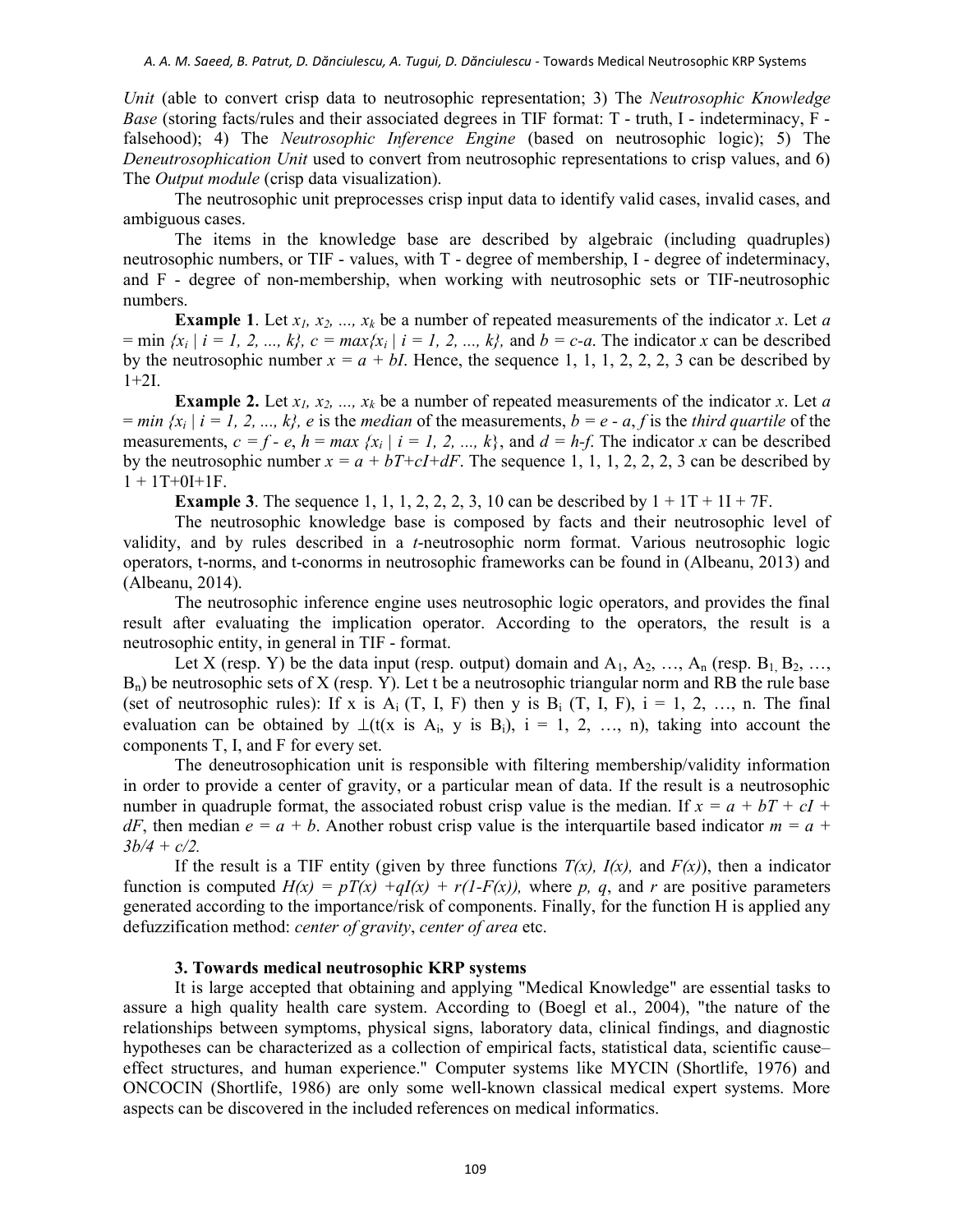BRAIN – Broad Research in Artificial Intelligence and Neuroscience, Volume 9, Issue 3 (September, 2018) ISSN 2067-3957

A medical diagnosis problem, however, often has to manage a large amount of uncertain, inconsistent, or indeterminate data. This remark emphasized the necessity to use fuzzy, intuitionistic fuzzy, or neutrosophic KRP systems for medical diagnosis, where for every patient (the crisp universe P), a set of symptoms (findings) are stored based on neutrosophic numbers. A set of diseases (and associated therapies) is known by the system according to a rule base depending on the symptoms.

Applicability of neutrosophic science in medical informatics was considered in (Ansari et al., 2011). Also, (Ali et al., 2017) developed a neutrosophic recommender system for medical diagnosis based on algebraic neutrosophic measures.

In (Boegl et al., 2004) there are identified two subtypes of medical concepts to be considered by a KRP. One type is related to medical entities: findings, diseases, and therapies. Other type is represented by medical data that describes quantitative medical concepts such as results from physical examinations, various measurements including laboratory data: complete blood count (CBC), blood chemistries and electrolytes, urinalysis (UA) etc.

An algebraic KRP system will convert every sequence of crisp data to neutrosophic numbers or linguistic variables modeled by triangular or trapezoidal neutrosophic numbers with membership functions for the TIF components. The system should differentiate between males and females in order to establish an adequate result.

A medical KRP system implements medical algorithms (based on "decision trees") that are useful for a partial diagnose based on the most appropriate laboratory tests. In the following, let us use the neutrosophic numbers in a+bI format associated to normal values of CBC items: Hemoglobin (g/dl) = 13.5+3I (male) and  $12 + 3I$  (female), Hematocrit (%) = 41+9I (male) and 36+8I (female), RBC's  $(x10^6/ml) = 4.5+I$  (male) and 4+0.9I (female), MCV = 80+20I, MCH =  $26+8I$ . When consider the Electrolytes, the common values can be converted to Calcium (mg/dL) = 8.8+1.5I, Chloride (mEq/L) = 95+12I, Magnesium (mEq/L) = 1.6+0.8I, Phosphate (mg/dL) = 2.5+2I, Potassium (mEq/L) =  $3.5+1.7$ I, Sodium (mEq/L) =  $135+12$ I.

If the file of a patient  $p$  contains repeated measurements on some item, then a representation  $a+bT+cI+dF$  can be given, when analyzing the data sequence by descriptive statistics, as described above.

Also, the degree of imprecision in the quantitative measurement of any item is given by the magnitude of the coefficient of variation, expressed usually as a percent, obtained from multiple measurements of the item using the formula: (STDEV/MEAN)×100; where MEAN and STDEV are the mean and standard deviation of the values obtained from the multiple measurements of an item. As described in the first section, the coefficient of variation can be computed in a neutrosophic framework by appropriate operations.

In the medical world, KRPs are developed for specific oriented subjects. The available knowledge from experts is converted to suitable models and inference rules in order to build an efficient tool. Both single and multi decision criteria can be used to establish diseases and associated therapies for patients. The above presentation is a preliminary investigation and in depth developments should be developed for specific medical fields.

## 4. Conclusions

The usage of neutrosophic numbers, neutrosophic logical operators and the inference procedures in order to build knowledge representation and processing systems is presented in general case, and examples oriented to medical diagnosis and computer assisted therapy shown new applications of neutrosophy. The present investigation can be extended to cover more neutrosophic models, including neutrosophic intervals for medical KRP systems.

### References

Albeanu, G. (2013). Neutrosophic computational models I, An. Univ. Spiru Haret, Ser. Mat.- Inform., 9(2), 13-22.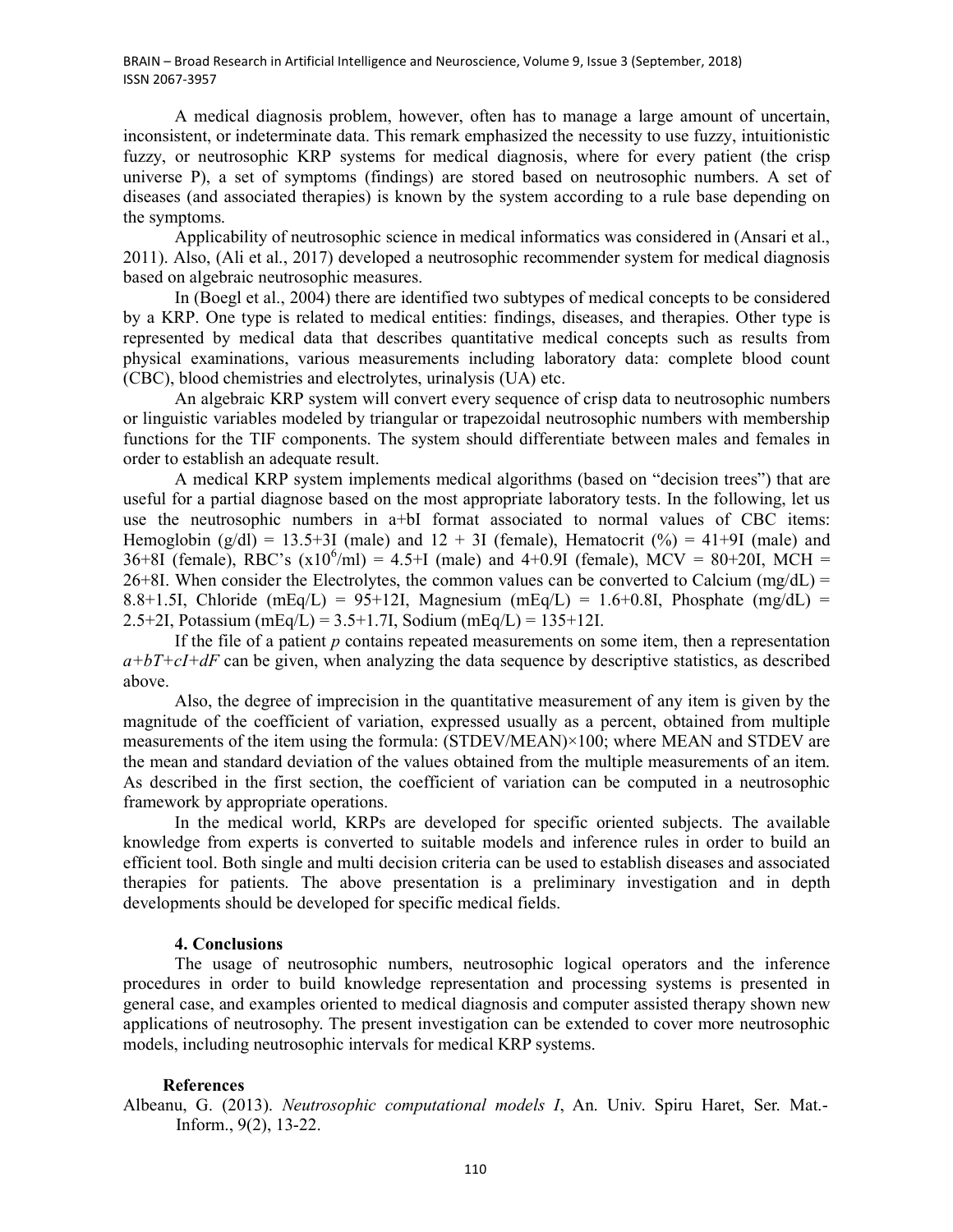- Albeanu, G. (2014). Neutrosophic computational models II, An. Univ. Spiru Haret, Ser. Mat.- Inform., 10(2), 33-36.
- Ali, M., Son, L., Thanh, N. D. (2017). A Neutrosophic Recommender System for Medical Diagnosis Based on Algebraic Neutrosophic Measures, Applied Soft Computing, DOI:10.1016/ j.asoc.2017.10.012.
- Andone, I., Mockler, R.J., Dologite, D.G., Tugui, A., Dezvoltarea sistemelor inteligente in economie: metodologie si studii de caz, Editura Economică, Bucuresti, (2001).
- Ansari, A. Q., Biswas, R., Aggarwal, S. (2011). Proposal for applicability of neutrosophic set theory in medical AI, International Journal of Computer Applications 27(5), 5-11.
- Atanassov, K. T. (1988). Review and new results on intuitionistic fuzzy sets, Mathematical foundations of artificial intelligence seminar, Preprint IM-MFAIS-1-88, Sofia (Reprinted in J. Bioautomation 2016, 20(S1), S7-S16).
- Boegl, K., Adlassnig, K.-P., Hayashi, Y., Rothenfluh, T. E., Leitich, H. (2004). Knowledge acquisition in the fuzzy knowledge representation framework of a medical consultation system, Artificial Intelligence in Medicine 30, 1-26.
- Drăgulescu, D., Albu, A. (2007). Medical predictions system. Acta Polytechnica Ungarica, 4(3), 89- 101 (https://www.uni-obuda.hu/journal/Dragulescu\_Albu\_11.pdf), Retrieved January 23, 2018
- Iancu, I., Dănciulescu, D. (2011). Intuitionistic fuzzy sets for optional courses selection, Annals of the University of Craiova, Mathematics and Computer Science Series, 38(3), 22-30.
- Liberman, A. L., Newman-Toker, D. E. (2017). Symptom-Disease Pair Analysis of Diagnostic Error (SPADE): a conceptual framework and methodological approach for unearthing misdiagnosis-related harms using big data, http://dx.doi.org/10.1136/bmjqs-2017-007032.
- Mohammed Saeed, A. A., (2016). Systems for Knowledge Representation and Processing (KRP systems), Doctoral School Research Report, University of Pitești.
- Mohammed Saeed, A. A. (2018). Recent neutrosophic models for KRP systems, In Proceedings of the 7th International Conference on Computers Communications and Control (ICCCC), May 08-12, 2018 (in press).
- Shortliffe, E. H. (1976). Computer-based medical consultations: MYCIN, New York: Elsevier.
- Shortliffe, E. H. (1986). Medical expert systems Knowledge tools for physicians, Medical informatics, WestJ Med. 145, 830-839.
- Siedushev, O., Burov, E. (2017). Forms of fuziness in data and knowledge bases, LPNU, http://science.lpnu.ua/sites/default/files/journal-paper/2017/may/2450/burovsedusheven.pdf. Retrieved January 23, 2018.
- Smarandache, F. (2007). A unifying field in logics: neutrosophic logic. Neutrosophy, neutrosophic set, neutrosophic probability and statistics (6th edition), Ann Arbor: ProQuest Information & Learning.
- Smarandache, F. (2015). Neutrosophic Quadruple Numbers, Refined Neutrosophic Quadruple Numbers, Absorbance Law, and the Multiplication of Neutrosophic Quadruple Numbers, Neutrosophic Sets and Systems 10, 96–98.
- Smarandache, F. (2016). Subtraction and division of neutrosophic numbers, Critical Review, 13, 103-110.
- Thanh, N. D., Son, L., Ali, M. (2017). Neutrosophic recommender system for medical diagnosis based on algebraic similarity measure and clustering, IEEE International Conference on Fuzzy Systems, DOI: 10.1109/FUZZ-IEEE.2017.8015387.
- Vasantha Kandasamy, W. B., Smarandache, F. (2003). Fuzzy cognitive maps and neutrosophic cognitive maps. Phoenix: Xiquan.
- Vasantha Kandasamy, W. B. (2006). Smarandache neutrosophic algebraic structures. Phoenix: Hexis.
- Văduva, I., Albeanu, G. (2004). Introducere în modelarea fuzzy (Introduction to fuzzy modelling), Bucharest University Publishing House.
- Zadeh, L. (1965). Fuzzy sets, Information and control, 8, 338-353.